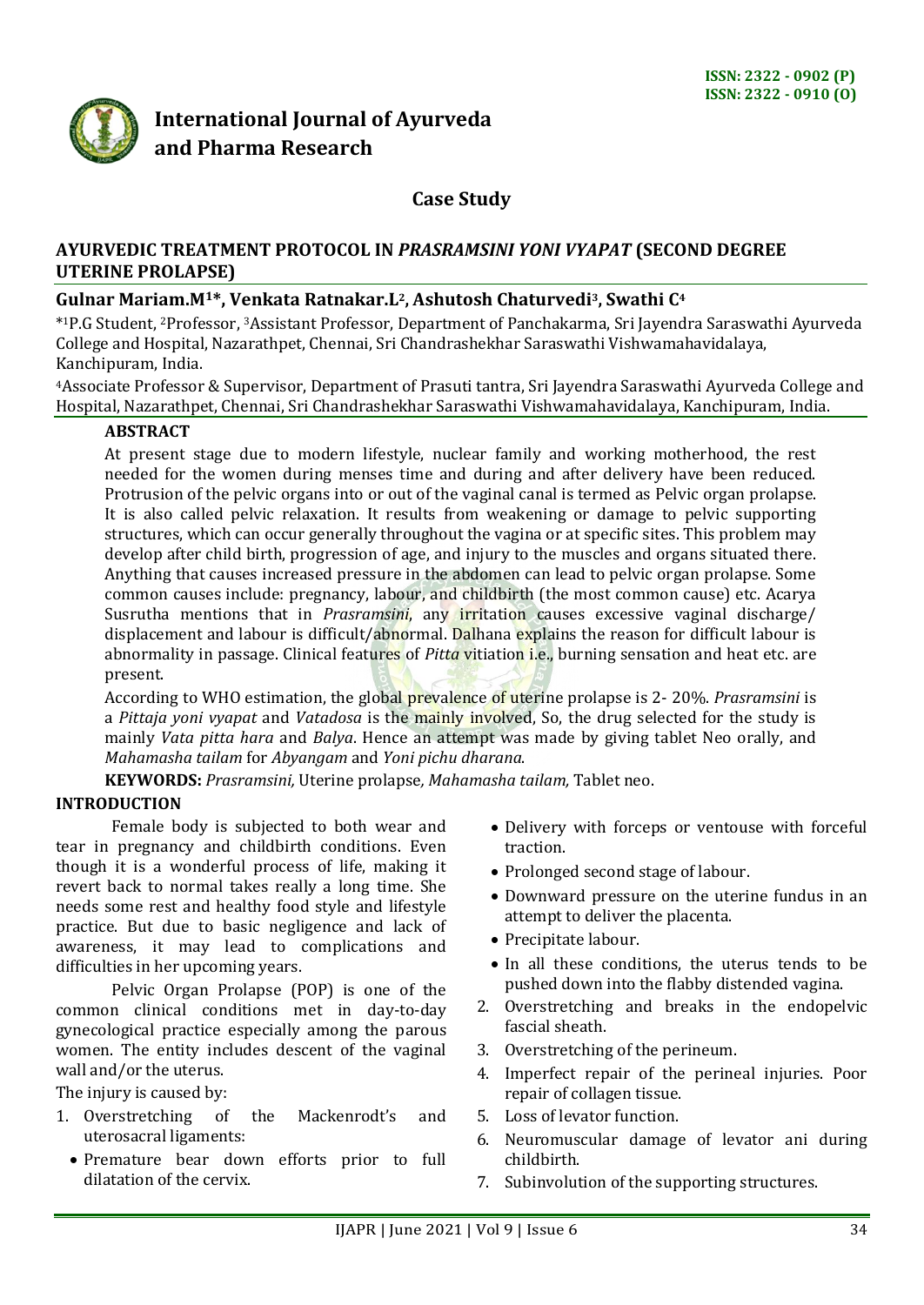8. Repeated childbirths at frequent intervals.

### **Degree of Uterine Prolapse**

**First degree:** The uterus descends down from its normal anatomical position (external os at the level of ischial spines) but the external os still remains inside the vagina.

**Second degree:** The external os protrudes outside the vaginal introitus but the uterine body still remains inside the vagina.

**Third degree:** (Syn: Procidentia, Complete prolapse) The uterine cervix and body descend to lie outside the introitus. [1]

Any irritation causes excessive vaginal discharges or its displacement and the difficult labour due to abnormality of passage, other features of *Pitta* vitiation i.e., burning sensation and heat etc., are also present is called as *Prasramsini yoni vyapat*. Though normal prolapse of anterior or posterior vaginal wall is seen only when the woman is straining, however this generally does not cause obstruction or difficulty in labour. First/second degree uterine prolapse also is often seen only after straining or pressure over the lower abdomen.

In both modern and Ayurveda, the basic line of treatment is the same, repositioning the prolapsed part. When the prolapse is mild, Ayurveda treatment works more effectively and gives mental relief to the patient from the fear of surgery.[2]

In modern times there is many surgical management of pelvic organ prolapse like in Cystocele, lateral cystocele: transvaginal/ retro pubic paravaginal repair. Central cystocele: transvaginal /trans-abdominal anterior repair and paravaginal repair etc.[3]

In Ayurveda, Acarya Susrutha mentions that in *Prasramsini*, any irritation causes excessive vaginal discharge/displacement and labour is difficult/ abnormal. Dalhana explains the reason for difficult labour is abnormality in passage. Clinical features of *Pitta* vitiation i.e. burning sensation and heat etc. are present. Madhava says there is displacement, excessive discharge and difficult labour, *Pitta* vitiation features are also present.

*Madhukosa* has been interpreted *Prasramsini* as being displaced from its place or prolapsed.<sup>[4]</sup> Considering the above facts *Prasramsini yonivyapad* appears as second degree uterine prolapse. Its *Nidanam* is *Pitta kara ahara* and *Dushprajata* (difficult labour). Knowing the difficulties at that time itself our Acharyas have found out a conservative line of treatment for *Prasramsini*.

#### **Case Report**

Patient of age 27, OPD no 6320/19 came to OPD on April 8, 2021 with the complaint of, something coming out of her vagina since 4 months, urinary incontinence since 6 months, heaviness and pain in the lower back after sitting in squat position since 2 months, discomfort in the vaginal area while passing motion, burning sensation in the rectal area after passing stool since 2 months, burning micturition since 2 months, incomplete evacuation of stool since 2 months.

Detailed history of present illness revealed that the patient was apparently healthy before 6 months. Gradually she developed a feeling of something coming out of her vagina on straining for defecation but she neglected that and continued her daily activities. Further the complaint got aggravated gradually, disturbing her daily activities. So, she came to Sri Jayendra Saraswathi Ayurveda College and Hospital for further treatment.

**Past History:** No history of DM/HTN/hypohyperthyroidism or any major medical or surgical history

**Family History:** No history of same illness in any of the family members

**Occupation**: Housewife

# **Menstrual History/Obstetric History:**

**Menarche at:** 13

**LMP**: 3/4/2021

**Menstrual Cycle:** 1-2 days/28-30 days cycle pad- 2-3 per days

# **Married Life**

O/H– G4 P2 A2 L2

P1- female 6years back FTND

P2– male 4 years back FTND

**Contraceptive History** – Nil

**General Examination**

Built: moderate

Nourishment: Moderate

Pulse: 73 per min

Temperature: 970F

Weight: 68kg

Pallor - Absent

Icterus - Absent

Cyanosis - Absent

Clubbing - Absent

Oedema - Absent

Lymphadenopathy- Absent

# **Systemic Examination**

CVS: S1 and S2 normal CNS: Well oriented, conscious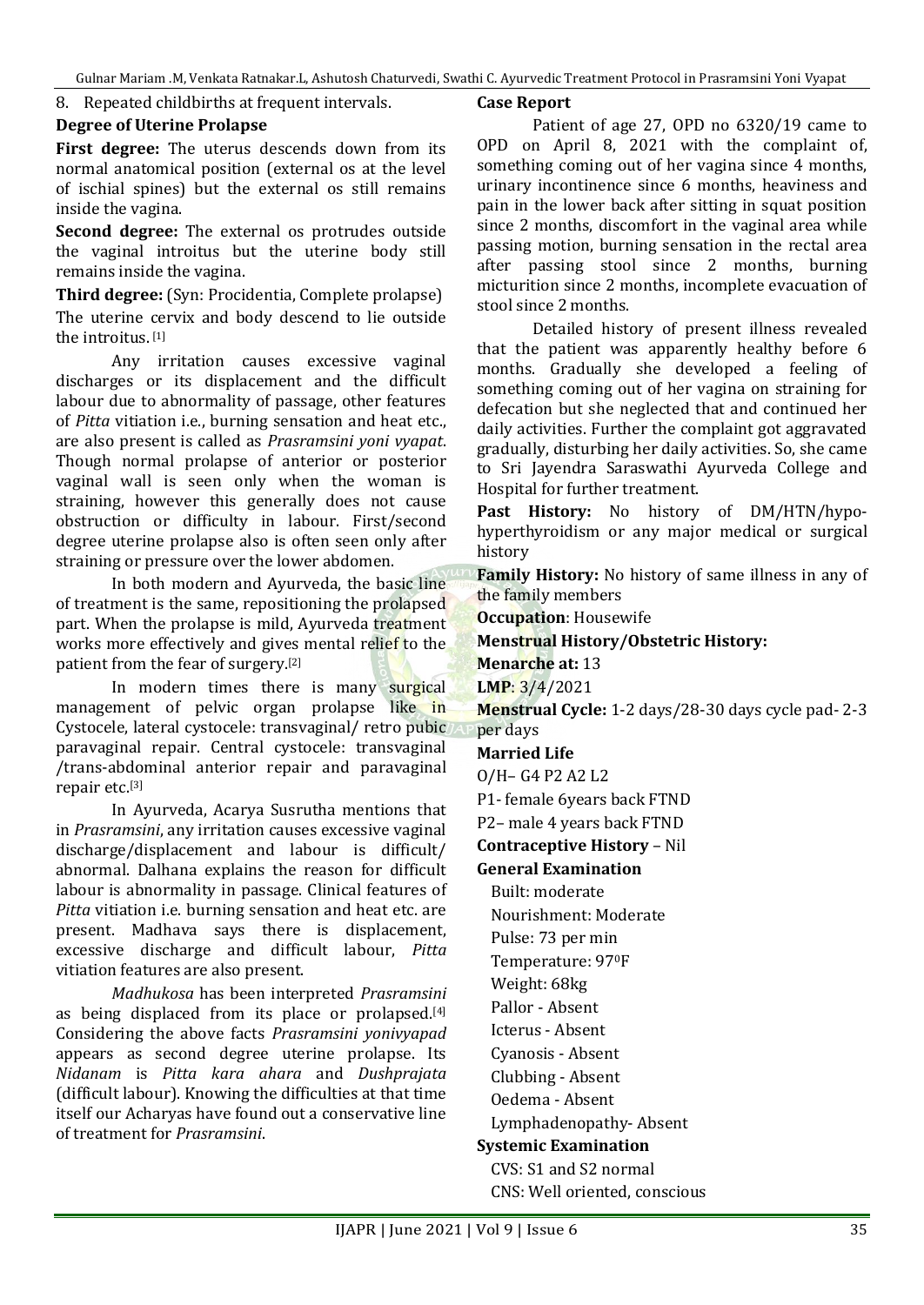### RS: Normal

#### **P/V Examination:** Uterus bulky

**Anatomical classification:** According to Shaw's classification, anterior wall upper ⅔ cystocele.

On examination in lithotomy position, there is no visible vaginal bulge, suggesting a midline defect with only the skin and surrounding connective tissues present.

### **Grading Pelvic Floor Muscle Strength**

Moderate muscle strength, distinct pressure on the examining finger. Palpable forward movement.[5]

### **OBSERVATION**

#### **18 April 2021**

**P/S Examination**: examination with a Cusco's speculum helps us to assess the abnormality of the cervix.

Cervix mild congestion

Mucopurulent discharge

# **Intervention**

### *Abyantara Chikitsa*

Tablet NEO (Carak) 1-0-1 for 1 Month

### *Sthanika Chikitsa*

*Yoni abyangam* with *maha mashatailam.*

*Yoni pichu* with *mahamasha tailam* for 10 days and Kegel's exercise regularly.

| Urinary incontinence                                                               | Improved            | 9/10  |
|------------------------------------------------------------------------------------|---------------------|-------|
| Lower back pain                                                                    | Moderately improved | 7/10  |
| Heaviness in the lower back after sitting in the<br>squat position for a long time | Moderately improved | 7/10  |
| Discomfort during passing motion in vagina area                                    | Improved            | 10/10 |
| Feeling of mass coming out of vagina                                               | Improved            | 9/10  |
| Burning sensation in rectal area and urinary area                                  | Improved            | 10/10 |
| Un satisfaction after passing stool                                                | Improved            | 9/10  |

Throughout the entire procedure *Abyangam* was done for 15mins (3 times \* 5mins) with adding excessive oil each time into the vagina. *Pichu* kept inside the vagina was an elongated *Pichu*, throughout the procedure 1 finger breadth and 3 fingers long.  $\overline{5}$ 

| <b>Date</b>   | <b>Treatment Given</b>                       | <b>Observation</b>                                        |
|---------------|----------------------------------------------|-----------------------------------------------------------|
| 9 April 2021  | Abyangam and Pichu with<br>Maha Masha Tailam | 2.35pm given                                              |
|               |                                              | 6pm removed the Pichu                                     |
| 10 April 2021 | Abyangam and Pichu with<br>Maha Masha Tailam | 11am given                                                |
|               |                                              | 2 Pm removed the Pichu                                    |
|               |                                              | Urine frequency is reduced                                |
| 11 April 2021 | Abyangam and Pichu with<br>Maha Masha Tailam | 11.35pm given                                             |
|               |                                              | 2.15pm Pichu is removed                                   |
| 12 April 2021 | Abyangam and Pichu with<br>Maha Masha Tailam | 11.25am given                                             |
|               |                                              | 2pm Pichu is removed                                      |
| 13 April 2021 | Abyangam and Pichu with<br>Maha Masha Tailam | 10.35am given                                             |
|               |                                              | 1pm Pichu is removed                                      |
| 14 April 2021 | Abyangam and Pichu with<br>Maha Masha Tailam | 10.45am given                                             |
|               |                                              | 2pm Pichu is removed                                      |
| 15 April 2021 | Abyangam and Pichu with<br>Maha Masha Tailam | 11.30am given                                             |
|               |                                              | 2pm Pichu is removed                                      |
| 16 April 2021 | Abyangam and Pichu with<br>Maha Masha Tailam | 11am given                                                |
|               |                                              | 2pm Pichu is removed                                      |
|               |                                              | Back pain is mildly reduced burning sensation in the anal |
|               |                                              | region is completely reduced patient feels occasionally   |
|               |                                              | body pain and tiredness                                   |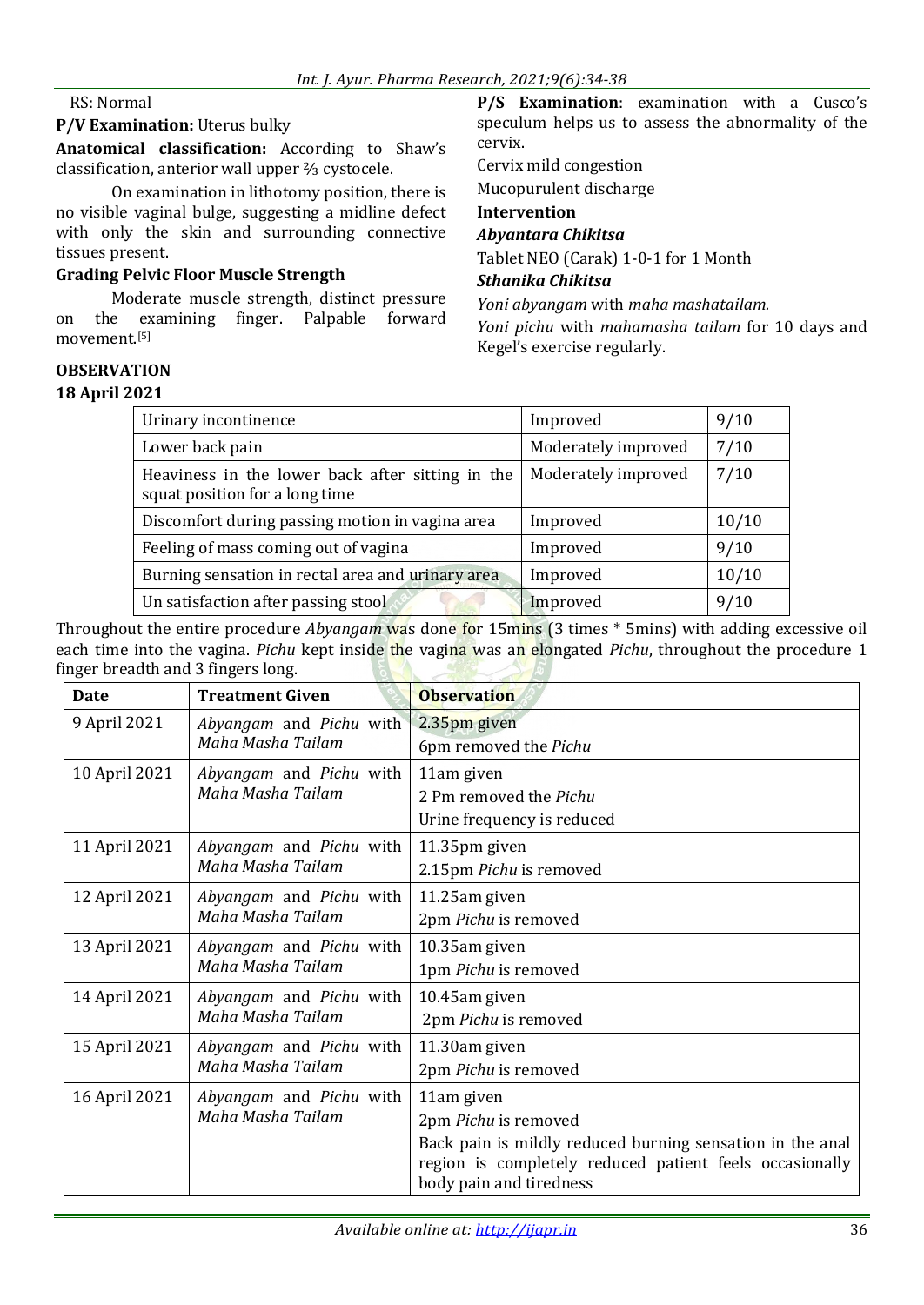Gulnar Mariam .M, Venkata Ratnakar.L, Ashutosh Chaturvedi, Swathi C. Ayurvedic Treatment Protocol in Prasramsini Yoni Vyapat

| 17 April 2021 | Abyangam and Pichu with   11.19am given<br>Maha Masha Tailam                | 2pm Pichu is removed  |
|---------------|-----------------------------------------------------------------------------|-----------------------|
| 18 April 2021 | <i>Abyangam</i> and <i>Pichu</i> with   11.30 am given<br>Maha Masha Tailam | 2 Pm Pichu is removed |

# **DISCUSSION**

In *Pitta pradhana yoni vyapat seka*, *Abyangam* and *Pichu* have been advised by Caraka acharya.

*Abyangam* should be restored daily, it wards off old age, exertion and aggravation of *Vata*. Bestows nourishment to the body, long life, good sleep and strong skin.[6]

The body of one who uses oil massage regularly does not become affected much even if subjected to accidental injuries, or strenuous work. By using oil massage daily, the person become strong and least affected by old age.[7]

According to Susrutha, in *Uttarastana*- *Vyadhi pratyanika chikitsa* treatment says that *Abyangam* of the *Yoni* with *Ghrita* and then applying *Swedana* with milk. It should be inserted into the vagina canal with the hand. *Veshawara pinda* made up of *Sunti*, *Maricha*, *Dhanyaka*, *Ajaji*, *Dadima* and *Pippali moola* is kept inside and to keep the organ in place and to exert *Gophana bhandha* should be applied up to the next *Mutra vega*. Re-bandaging is necessary.[8] As *Pichu dharana* with medicated oil is directly indicated in *Prasramsini yoni vyapat* so it has been selected for the treatment.

The objective of the treatment here is to improve the tonicity of abdominal and perineal muscles and to prevent further descent of genital organs. *Brmhana* should be given to person who are emaciated by diseases medicines (therapies), grief, carrying heavy loads, long distance walk, and injury to chest, who are dry (with loss of moisture), debilitated and who are of *Vata* predominant constitution, the pregnant women, the women who have delivered, children, the aged and even others in summer; by the use of meat, milk, sugar, ghee, honey, enema is prepared with sweet substances and fats. Sleep, comfortable bed, oil massage, bath, comforts and happiness of the mind should be done.[9]

# *Maha masha tailam* **ingredients**

*Masha* (black gram), *Dasamoola*, *Chaga mamsa* (goat meat). Added with *Tila tailam*, cow's milk

# *Prakshepa Dravya*

*Atmagupta*, *Urubaka*, *Shatahva*, *Lavana Traya*, *Jeevaniya* group of drugs. *Tailam* is suited to diseases like tumours, sinus ulcers, worms, diseases produced by increased *Kapha*, fat and *Vata*, for those who desire sturdiness of the body and who have hard bowel movements. [10]

Oil alleviates *Vata* but, at the same time, does not aggravate *Kapha*. It promotes strength, is beneficial for skin, hot, provides firmness and cleans female genital passage. [11] *Masha* (black gram) is unctuous, increase strength, *Kapha*, faecal matter and *Pitta*, is laxative, not easily digestible, hot in potency, mitigate *Vata*, sweet in taste, causes increase and eliminate semen greatly. [12] *Masha* is aphrodisiac, excellent *Vata* alleviating, unctuous, hot, sweet, heavy, strength- promoting, causing abundance of faeces and gives sexual potency.[13]

# **Tab neo**

### **Ingredients:** *Kapikachhu*, *Bhringraj*, *Shatavari*, *Yastimadhu*

A Kegel exercise is a simple clench and release exercise one can do to make the pelvic floor muscles stronger. It must be done after complete emptying the bladder. Kegel exercise can prevent or control urinary incontinence and other pelvic floor problems.

It strengthens the pelvic floor muscles, which support the uterus, bladder, small intestine and rectum.

# **Prevention**

Lifestyle measures like weight loss are encouraged unless and until the cervix is fully dilated attempts to deliver is to be avoided. All tears and incisions should be approximated accurately and sutured in layers. Avoid constipation during puerperium. [14]

# **CONCLUSION**

The study shows highly significant results in the management of *Prasamsini yoni vyapat*. *Abyangam* with *Maha masha tailam* is to give strength to the uterus and *Pichu* with *Maha masha tailam* helps in prolapsed condition by strengthening the vaginal muscles and *Dhatus*, subside the vitiated *Dhosas*, and heal the damage occurred to the pelvic tissues and to prevent further deterioration of the pelvic floor muscles and prevent the burning sensation in the anal and urinary area. TAB neo helps in strengthening nerve and muscle controlling the lower urinary tract.

### **REFERENCES**

- 1. Padubidri VG. Dutta Textbook of Genecology. Haryana; Thomson Press India Ltd; 2014. pg 201.
- 2. Mansi Devi, Jayasheela Goni. Ayurvedic management of Prasramsini Yonivyapat W.S.R to